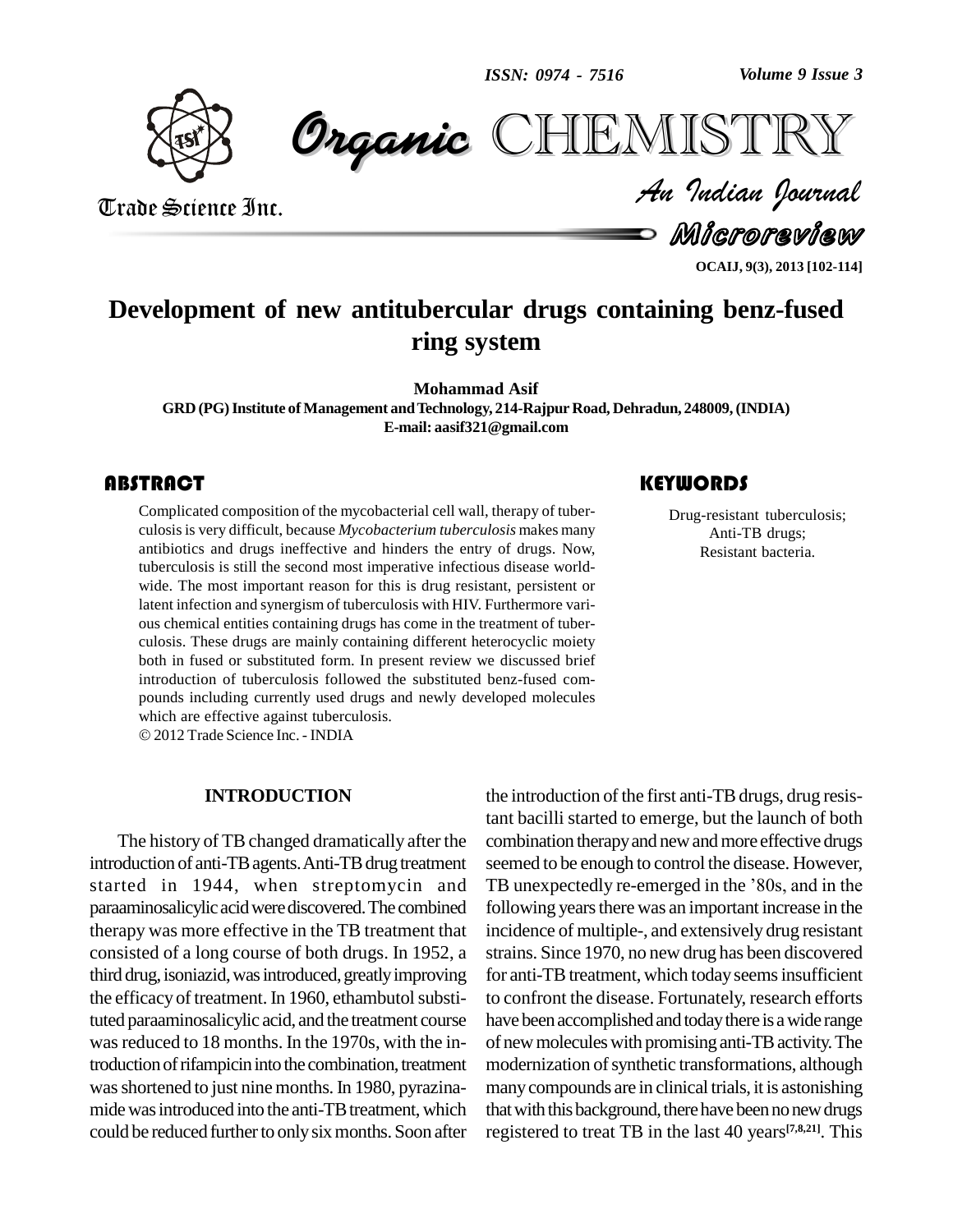reflects the inherent difficulties in discovery and clinical testing of new agents and the lack of pharmaceutical industry research in this area.

TB is one of the oldest and most pervasive dis eases in history<sup>[19,50]</sup>. According to WHO report, TB activity<sup>[32-1</sup> has spread to every corner of the globe. As much as and more one-third of the world's population is currently infected the current has spread to every corner of the globe. As much as and more than 5000 people die from TB every day<sup>[57]</sup>. It is estimated that between 2002 and 2020, approxi mately 1000 million people will be newly infected, over 150 million people will develop diseases and 36 million will die of TB if proper control measures are not established<sup>[10]</sup>. The Directly Observed Treatment, short- tetra course (DOTS) strategy, constitutes the cornerstone of the current protocol for control of TB. However, the three key drugs, isoniazide, pyrazinamide and rifampi- of MIC 16 µg/mL against M. tuberculosis H37Rv, which cin, used in the regimen are potentiallyhepatotoxic and may lead to drug associated hepatitis **[66]**. Despite the undoubted success of DOTS strategy, the emergence spiro-<br>of multi drug resistant strains (MDR-TB), recurrently showe<br>isolated from patient's sputum, darken the future. Furof multi drug resistant strains (MDR-TB), recurrently showed promising in vitro potency of MIC 0.07  $\mu$ g/mL thermore, one of the main causes for the prevalence of TB is synergy with Human Immunodeficiency Virus (HIV) epidemic where 31% of new TB cases were attributable to HIV co-infection **[28]**. From the chemotherapeutic point of view, there are two sources of new chemical entities.

#### **NEWPOTENTIALANTI-TUBERCULAR AGENTS**

Tuberculosis(TB) is a chronic infectious disease caused by*M. tuberculosis*.The termMDR-TBis used to describe strains that are resistant to two or more of the five first-line anti-TB drugs. Treatment regimen of tuberculosis comprises five first line antiTB drugs namely isoniazid, rifampicin, pyrazinamide, streptomycin and ethambutol followed by second line antiTB drugs namely fluoroquinolones and one of the injectable aminoglycosides. Besides the traditional anti-TB drugs available commercially, several new heterocycles were synthesized in recent past. The new potential anti-TB agents have been classified according to their chemical entities. In an effort to studied more effective therapies, molecules that can be effective against MTB and MDR-TB. In an effort to developed new and more effective

anti-TBagents.Thenewpotential antitubercular agents are classified on the basis of their chemical entities. Benzfused derivatives have shown interesting biological properties and some of them are known for their anti-TB activity<sup>[32-34]</sup>. Hence, for the purpose of obtaining new and more potent anti-TB molecule that can improve the current chemotherapeutic anti-TB treatment.

#### **ANTITUBERCULARAGENTWITH BENZ-FUSED RINGSYSTEM**

A series of 2,6-diarylpiperidin-4-ones and tetrahydropyridin-4-ol based benzimidazole and *O* arylsulfonyl derivatives were screened for their anti-TB activity, three compounds (1) have shown equal potency arylsulfonyl derivatives were screened for their anti-TB<br>activity, three compounds (1) have shown equal potency<br>of MIC 16 µg/mL against *M. tuberculosis* H37Rv, which are one-fold more potent than of the rifampicin<sup>[2]</sup>. In an effort to increase the potency of piperidones, a series of<br>spiro-piperidin-4-ones as anti-TB agent, compound (2)<br>showed promising in vitro potency of MIC 0.07  $\mu g/mL$ spiro-piperidin-4-ones as anti-TB agent, compound (2)

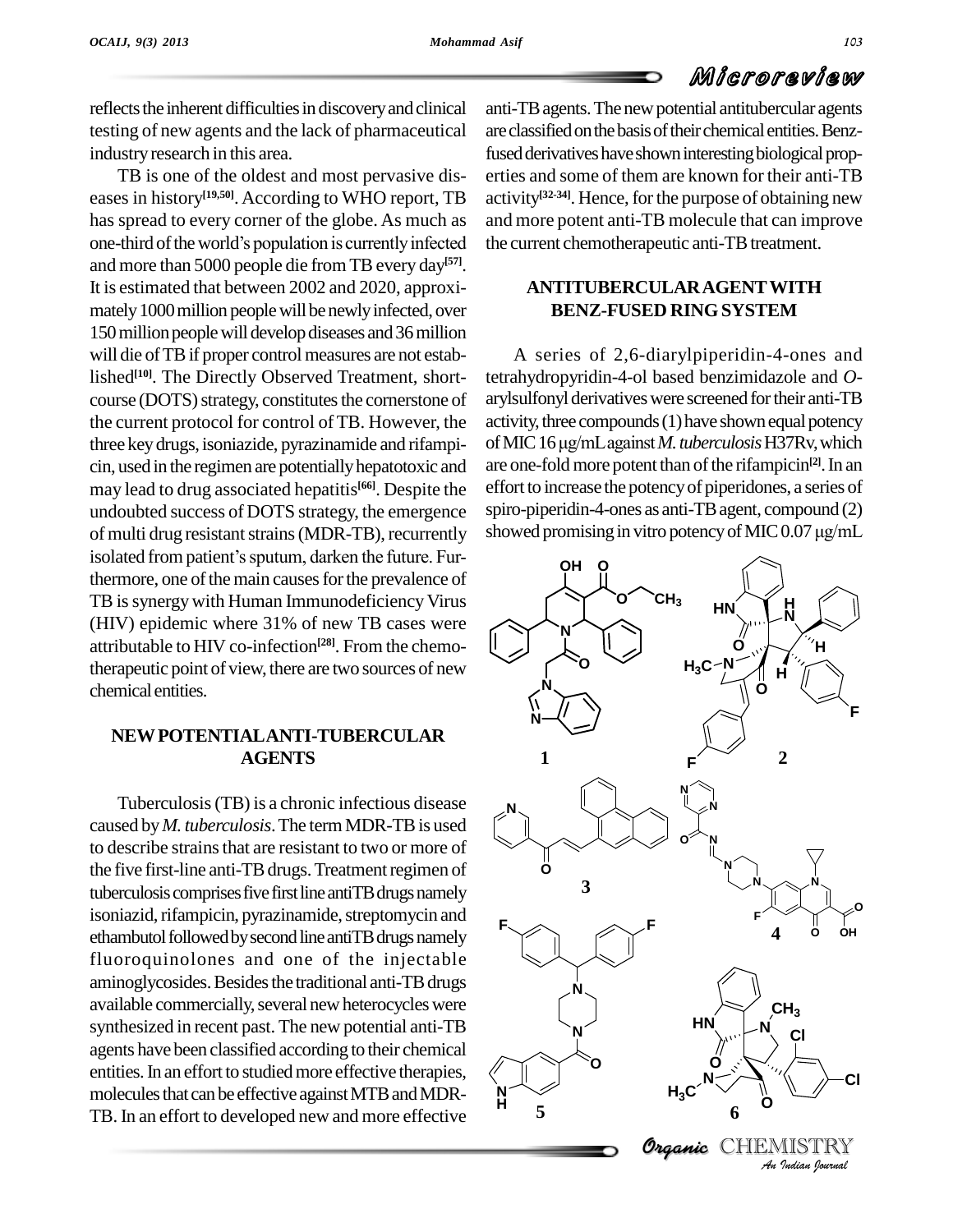and 0.16  $\mu$ g/mL against *M. tuberculosis* and MDR-TB respectively and also showed in vivo potency by de creasing the bacterial load in lung and spleen tissues with 1.30 and 3.73-log10 protections respectively, which is comparable to isoniazid **[2]**.

In a series of chalcones, compound 3 has shown comparable to isoniazid<sup>[2]</sup>. Compound 3 has shown MT In a series of chalcones, compound 3 has shown MT MIC of 6.8µg/mL against *M. tuberculosis* H37Rv<sup>[49]</sup>. A number of three hybrids of pyrazine and two of them showed promising anti-TB activity. Compound 4 showed MIC of  $0.78$ ,  $0.1\mu$ g/mL respectively, against *M. tuberculosis* H37Rv and also showed good activity against atypical strains of *M. tuberculosis*<sup>[14]</sup>. In a different approach, a series of 1,4-substituted pipera-<br>zine/homopiperazines, compound 5 showed MIC of<br>62.5  $\mu$ M<sup>[11,27]</sup>. zine/homopiperazines, compound 5 showed MIC of



**9a: R=-NH-C12H25; 9b: R=-NH-C8H<sup>17</sup>**

showed preeminent inhibition of MIC 0.006 mg/L cellent ac *Inhibition of*<br>*Insis UT18, 1*<br>*Insis were eva*<br>*IISTRY*<br>*Indian Iournal* In search of new anti-TB agent, a series of spirocompounds 1-methyl-4- $(2,4$ -dichlorophenyl) pyrrolo basis at In search of new anti-TB agent, a series of spiro-<br>compounds 1-methyl-4-(2,4-dichlorophenyl) pyrrolo<br>(spiro[2.3"]oxindole)spiro[3.3"]-1'-methylpiperidin-4'-<br>the: one (6) has shown anti-TB activity with a minimum in-(spiro[2.3"]oxindole)spiro[3.3"]-1'-methylpiperidin-4'-<br>one (6) has shown anti-TB activity with a minimum in-<br>hibitory concentration (MIC) of 1.76 and 0.88  $\mu$ M<br>dibydro 2.02 against *M. tuberculosis* and MDR-TB respectively<sup>[45]</sup>. In another series, compound 7 showed increased po-<br>tency with MIC value of 0.40 µg/mL against *M. tuber-*In another series, compound 7 showed increased poethambutol and pyrazinamide, respectively<sup>[45]</sup>. The efficacyof anti-TBactivityof compound (11) against *M.* tuberculosis complex and other clinically relevant nonmycobacterial species and were found significantly active against *M. tuberculosis* complex **[30,71-73]** and against *M. tuberculosis* UT18, *M. bovis* BCG and streptomycin resistant at 4 mg/L. A series of 9-substituted tetrahydroacridines were evaluated for their anti-

TBactivity.These derivatives exhibited promising activity profile, with MIC in the range of  $6.25$ -0.78  $\mu$ g/ mLagainst *M. tuberculosis*. Compound 9a displayed best MIC of 0.78µg/mL against MTB-H37Rv, while compound 9b displayed preeminent activity against best MIC of 0.78µg/mL against MTB-H37Rv, w<br>compound 9b displayed preeminent activity ag:<br>MTB-H37Ra with MIC 1.56 µg/mL<sup>[74]</sup>. MTB-H37Ra with MIC 1.56 µg/mL<sup>[74]</sup>.



**12a: R=-NH-C6H4-4F; 12b: R=-NH-C6H4-3Br**

*culosis* and was 4 and 15.6 times more potent than<br>repounds (11a and 11b) with a potency of MIC 1µg/mL Clofazimine (9) is a fat-soluble riminophenazine dye used in combination with rifampicin and dapsone as multidrug therapy for the treatment of leprosy. On this basis and to minimize the side-effects and to improve the anti-TB activity of Clofazimine<sup>[60]</sup>, developed 3-(2,4dichloroanilino)-10-(2,4-dichlorophenyl)-2,10 dihydro-2-(2,2,6,6tetramethylpiperid-4-ylimino) phenazine  $(B4128)(10)$ , which posses a similar mode of action of Clofazimine<sup>[53]</sup>. A series of phthalimido- and<br>naphthalimido-linked phenazines were found two com-<br>pounds (11a and 11b) with a potency of MIC 1µg/mL naphthalimido-linked phenazines were found two comagainst *M. tuberculosis* H37Rv. These compounds exhibited potency against resistant strains of *Mycobacterium***[36]**. Whereas in a series of phenazine carboxamides, compounds 12a and 12b showed ex-<br>cellent activity against *M. tuberculosis* H37Rv with a<br>MIC of 0.19 µg/L and also against drug-resistant strains cellent activity against *M. tuberculosis* H37Rv with a of *M. tuberculosis*<sup>[18]</sup>, validating them as future anti-TBdrugs.

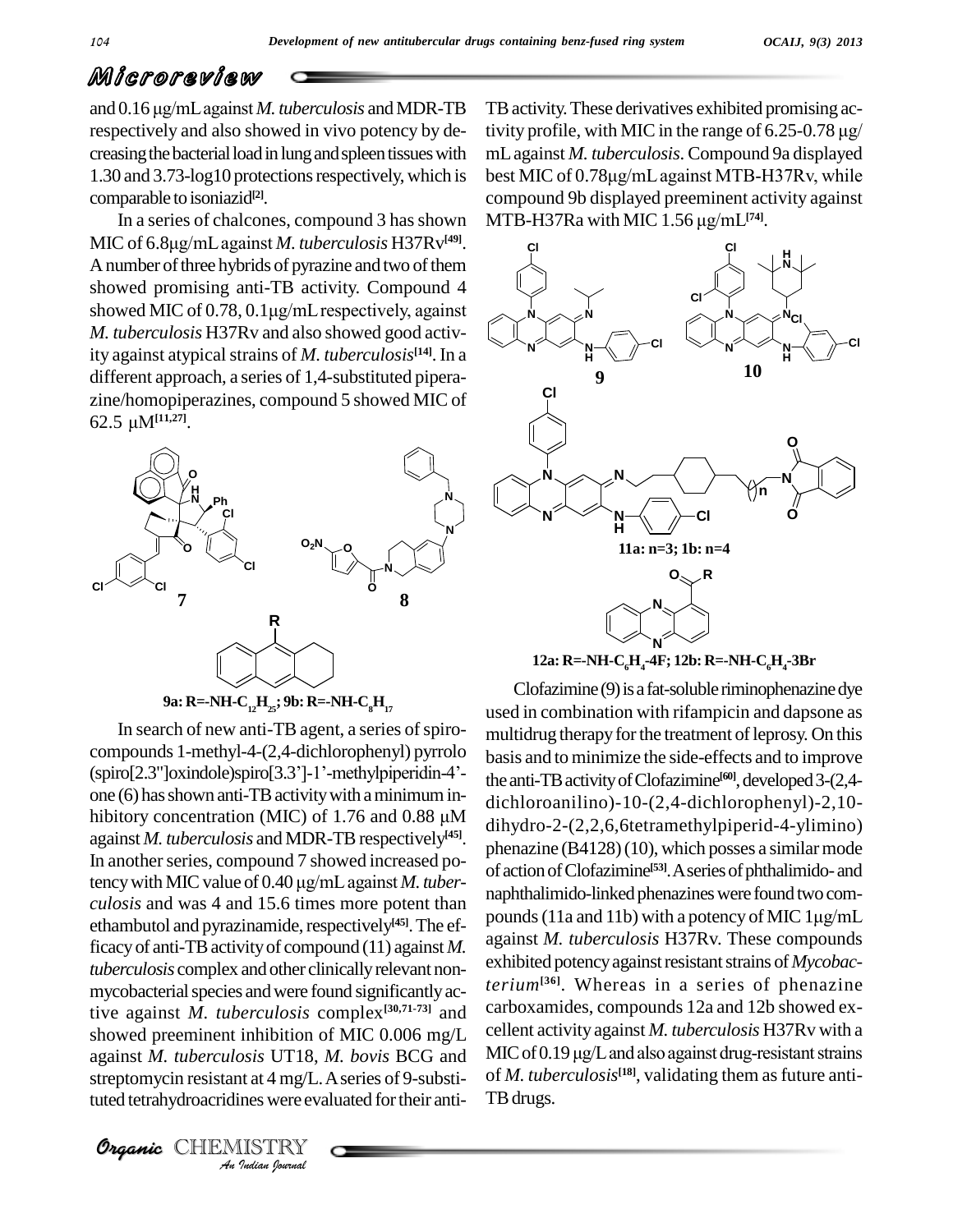

Phenothiazines have been reported for their anti- TB activity, and the phenothiazine drug chlorpromazine (13a)isreported to have been successfullyused as anti- TB agent. In this concern, a series of phenothiazines were synthesized for anti-TBagents.Three compounds (13b-d) exhibited promising activitywith ameanMIC were synthesized for anti-TB agents. Three compounds<br>(13b-d) exhibited promising activity with a mean MIC<br>of 2.13µg/mL<sup>[51]</sup>. Whereas quaternized CPZ, triflupromazine (14a) and promethazine (14b) derivatives inhibited non-replicating *M. tuberculosis* at concentrations equal to or double their MICs against the were actively growing strain. All the active compounds (14c- *M. int* f) were non-toxic toward Vero cells (IC50 > 128  $\mu$ M). poten actively growing strain. All the active compounds (14c-The benzyl or substituted benzyl groups, an electron-<br>H37Rv and 0.5-2 µg/mL against resistant strains. Howwithdrawing substituent on the phenothiazine ring im proved the potency.Commonly the optimum anti-TB structures possessed *N*-(4- or 3-chlorobenzyl) substi-

tution on triflupromazine **[9]**.While amacrolactone (15) derived from benzo[a]phenazine exhibited best potency against *M. tuberculosis* H37Rv with a MIC 0.62µg/ mL, which is better than that of Rifampacin<sup>[65]</sup>. In search of potential anti-TBagents, pyridazinoindole analogues were screened for inhibition of the growth of *M. tuberculosis*. The most active compound (16) exhibited a were screened for inhibition of the growth of *M. tuber-*<br>*culosis*. The most active compound (16) exhibited a<br>MIC50 of 1.42µg/mL against *M. tuberculosis* H37Rv<sup>[76]</sup>. In the series 2-aryl-3,4-dihydro-2H-<br>thieno[3,2-b]indoles, compound 17 was found to be<br>the most active compound with MIC of 0.4 µg/mL thieno $[3,2-b]$  indoles, compound 17 was found to be  $N_{\text{rel}}$  against *M. tuberculosis* and MDR-TB<sup>[39]</sup>. A series of pyrrolo[l,2-a] quinoxaline-2- or-4-carboxylic acid hy drazides and one compound (18) showed an interestpyrrolo[1,2-a] quinoxaline-2- or -4-carboxylic acid hy-<br>drazides and one compound (18) showed an interest-<br>ing activity at 6.25µg/mL against *M. tuberculosis* H37Rv, with a 100 % inhibition<sup>[22]</sup>. Compound 19 ining activity at 6.25µg/mL against *M. tuberculosis*<br>H37Rv, with a 100 % inhibition<sup>[22]</sup>. Compound 19 in-<br>hibited 80% at a concentration of 6.25µM<sup>[63]</sup>. Enamine-containing analogues of heteroarylquinones showed hibited 80% at a concentration of 6.25µM<sup>[63]</sup>. Enam-<br>ine-containing analogues of heteroarylquinones showed<br>promising activity with a MIC in the range 6.25-0.1µg/ mLagainst *M. tuberculosis* H37Rv andmolecule (20) **R<sup>1</sup>** promising activity with a MIC in the <mark>mL</mark> against *M. tuberculosis* H37Rv a<br>with a MIC 0.39 µg/mL<sup>[16]</sup>. with a MIC  $0.39 \mu g/mL$ <sup>[16]</sup>.  $\mu$ <sub>3</sub> the most active compound with MIC of 0.4  $\mu$ g/mL



**l**eg/mL against *M*. *t Indercutosis*<br> *Index*<br> *Infecty, probably*<br> *Indian Journal*<br> *Indian Iournal* A series of benzothiadiazine 1,1-dioxide derivatives were evaluated against *M. tuberculosis*, *M. avium* and *M. intracellulare*.Ofthese, compound 21 showed best were evaluated against *M. tuberculosis, M. avium* and<br>*M. intracellulare.* Of these, compound 21 showed best<br>potency of MIC 0.5 µg/mL against *M. tuberculosis M. intracellulare.* Of these, compound 21 showed best<br>potency of MIC 0.5 µg/mL against *M. tuberculosis*<br>H37Rv and 0.5-2 µg/mL against resistant strains. However, the in-vivo testing in a mouse model of TB infection did notshowsignificant anti-TBactivity, probably due to its poor bioavailability **[36]**.In continuation, 5-ni-

Organic CHEMISTRY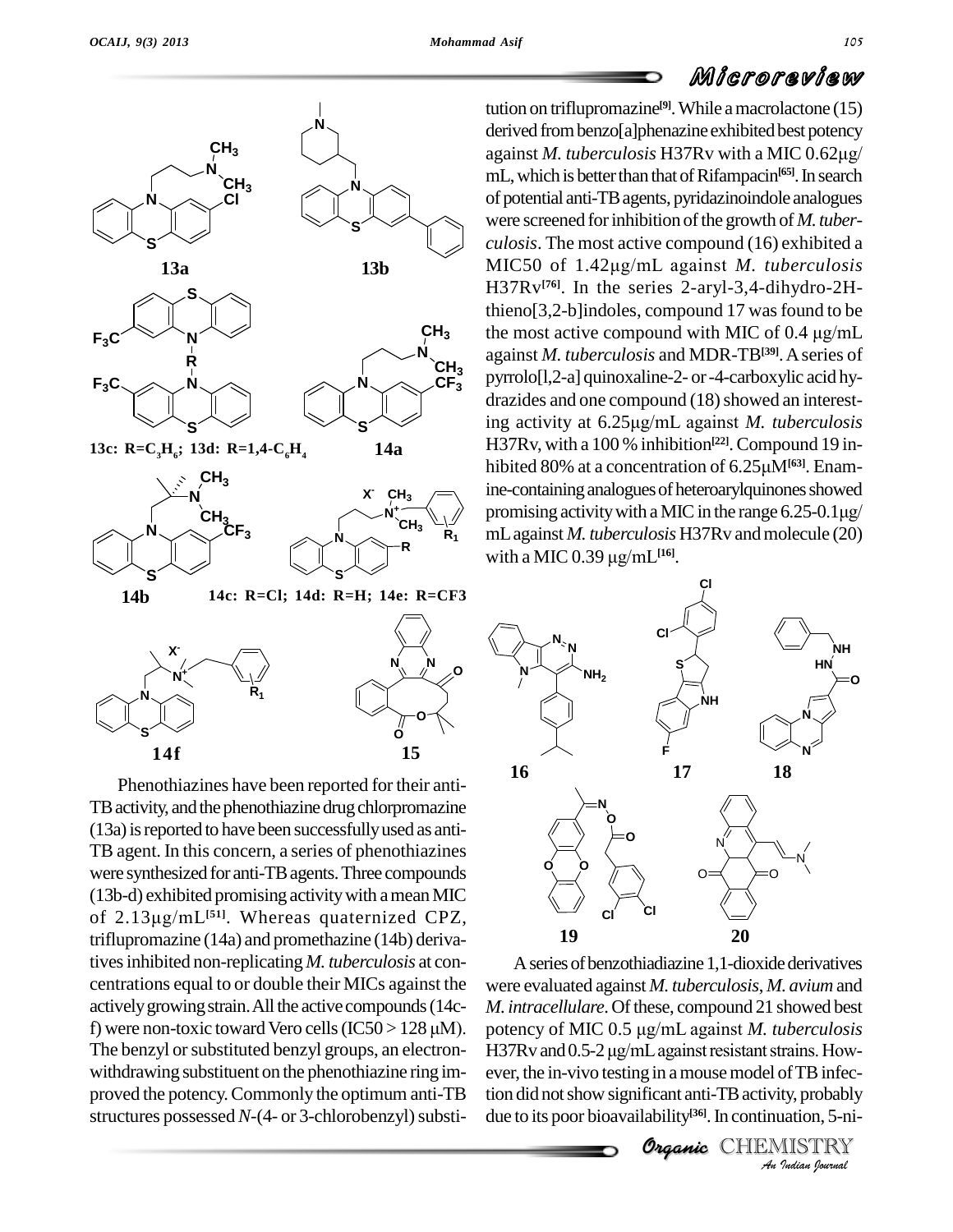trofuran, 5-nitrothiophene and arylfuran coupled benzothiadiazines were evaluated, these compounds exhibited moderate anti-TB activity. The most active by con benzothiadiazines were evaluated, these compounds TE<br>exhibited moderate anti-TB activity. The most active by<br>compound (22) displayed a MIC of 1 µg/mL against and *M. tuberculosis* H37Rv<sup>[35]</sup>. A number of fifteen 2- ano amino-6-methyl-4- aryl-8-[(E)-arylmethylidene]- 5,6,7,8-tetrahydro-4H-pyrano[3,2-c]pyridine-3- inhibition of  $\text{IC}50 = 0.38 \pm 0.02 \mu\text{M}^{55}$ . carbonitriles were evaluated for their anti-TB activity. Among all, compound 23 was found to be the most carbonitriles were evaluated for their anti-TB activity.<br>Among all, compound 23 was found to be the most<br>potent compound with MIC value is  $0.43 \mu$ M against *M. tuberculosis* and MDR-TB, being 100 times more active than isoniazid against MDR-TB**[47]**.



in combination therapies for both MDR and XDR-*Indiana*<br>*Indiana Indiana*<br>*Inhibition*<br>*I* concentration<br>*IISTRY*<br>*Indian Iournal* In search of novel anti-TB agents, tetrahydroindazole based compounds were evaluated their effi ciency.Among all,three compounds 24a-c have shown indazole based compounds were evaluated their effi-<br>ciency. Among all, three compounds 24a-c have shown<br>MIC in the range 1.7-1.9 µM against *M. tuberculosis* H37Rv. These compounds also displayed any toxicity MIC in the range 1.7-1.9 µM against *M. tuberculosis*<br>H37Rv. These compounds also displayed any toxicity<br>against VERO cells up to the concentration 128 µM<sup>[24]</sup>. Compound 1,3-benzothiazin-4-ones kills *M. tubercu*losis by blocking arabinan synthesis. The most advanced compound (25), was found to a candidate for inclusion  $\mathbf{H}$ TB**[52]**. The 1,2,4-Triazolo[1,5-a]pyrimidine-6-car boxylic acid derivatives and one compound (26) has shown 92% growth inhibition of*M. tuberculosis* boxylic acid derivatives and one compound (<br>shown 92% growth inhibition of *M. tuber*<br>H37Rv at 6.25µg/mL concentration<sup>[1]</sup>. A nove H37Rv at 6.25µg/mL concentration<sup>[1]</sup>. A novel series

Organic CHEMISTRY

ofspiro-pyrrolothiazoles were evaluated fortheir anti- TBactivity.Among all, the best potencywas displayed by compound 27 with a MIC of  $0.6 \mu$ M against MTB and MDR-TB**[38]**. 3-amino-imidazo[1,2-a]pyridines as a novel class of *M. tuberculosis* glutamine synthetase inhibitors. The most active compound (28) showed an a novel class of *M. tuberculosis* glutamine s<br>inhibitors. The most active compound (28) sl<br>inhibition of IC50 = 0.38 ± 0.02µM<sup>[55]</sup>.



losis H37Rv with a MIC1.8 µM. Both these com- $F_3C \searrow N$  O phenylacetate (31) has shown less activity with a MIC OH best inhibition of 89% at a concentration of  $>6.25 \mu$ g/  $\mu$  1.4  $\mu$ M<sup>[29]</sup> in comparison to compound 30. A series of<br>thiazolylhydrazone derivatives, compound 32 showed<br>best inhibition of 89% at a concentration of >6.25  $\mu$ g/ Compound 29 showed moderate activity of >32 28<br>mpound 29 showed moderate activity of >32<br>against *Mycobacterium*<sup>[17]</sup>. In the same direction, compound  $5-[E]-2-(6-methoxy-4$ quinolinyl)ethenyl]-3-isoxazolecarboxylic acid butyl<br>ester (30) showed the best activity against *M. tubercu-*<br>*losis* H37Rv with a MIC1.8 µM. Both these comester (30) showed the best activity against *M. tubercu*pounds showed almost equal potency with standard drugs isoniazid and refampin<sup>[58]</sup>. While in an another series, (R)-methyl 2-(5-((2-methylbenzo[d]thiazol-5yloxy)methyl)isoxazole-3-carboxamido)-2 yloxy)methyl)isoxazole-3-carboxamido)-2-<br>phenylacetate (31) has shown less activity with a MIC<br>1.4 µM<sup>[29]</sup> in comparison to compound 30. A series of thiazolylhydrazone derivatives, compound 32 showed mL<sup>[75]</sup>. A series of clubbed [1,2,3] triazoles with fluorobenzimidazole, two compounds(33a and 33b) have

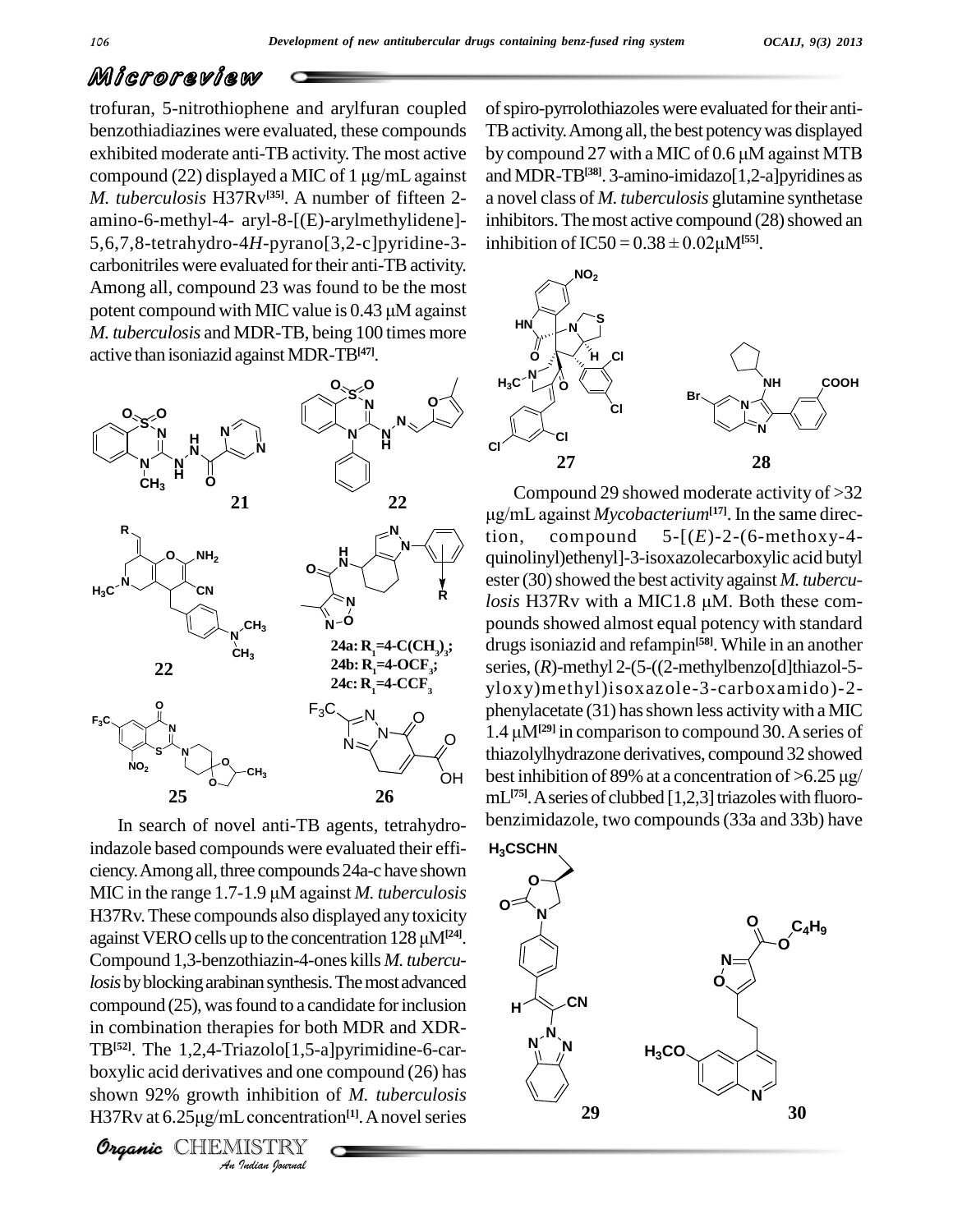

respectively, against *M. tuberculosis* H37Rv **[20]**.

yl)phenyl]-1-substituted-4,6-difluoro- 1*H*-benzo[*d*] imidazole derivatives were exhibited anti-TB activity against *M. tuberculosis* H37Rv, two compounds 34a  $\frac{L^{(41)} \cdot R}{L^{(43)} \cdot R}$  and 34b have shown preeminent activity of MIC 0.36  $\frac{1}{2}$  ring of ug/mL and 0.58 ug/mL respectively<sup>[31]</sup>. and 34b have shown preeminent activity of MIC 0.36  $\mu$ g/mL and 0.58  $\mu$ g/mL respectively<sup>[31]</sup>.

In spirooxindole derivatives, two compounds (35a and 35b) showed best MIC of  $0.05\mu$ g/mL against *M*. *tuberculosis* H37Rv, which iscomparable to isoniazid and Rifampacin. A series of hydrazone and 3-nitrovinyl analogs of indole-3-carboxaldehydes and related com-<br>pounds and found an active molecule (36), which ex-<br>hibited 91% inhibition at <6.25 µg/mL against *M. tu*pounds and found an active molecule (36), which ex *berculosis* H37Rv<sup>[68]</sup>. While *N*-Hydroxythio- valus semicarbazides (37a and 37b) showed poor potency that of MIC 62.04, 24.58 μM respectively<sup>[38]</sup>. Compound the semicarbazides (37a and 37b) showed poor potency that of i<br>of MIC 62.04, 24.58 μM respectively<sup>[38]</sup>. Compound the 3,5<br>38 showed moderate activity of MIC 2μg/mL against effectively of MIC 62.04, 24.58 µM respectively<sup>[38]</sup>. Compound *M. tuberculosis* H37Rv **[79]**.

A seriesof 2-(hydrazinocarbonyl)-3-aryl-1*H*-in dole-5-sulfonamides were evaluated as inhibitors of two -carbonic anhydrasesfrom *M. tuberculosis*,Rv1284 and Rv3273. The compound (39) showed excellent nanomolar inhibitory activity, with several subnanomolar inhibitors being detected. The activity profile confirmed that the Rv1284 and Rv3273 have potential for developing anti-TBagents **[25]**.



A series of novel 2-[4-(1*H*-[1,2,4]-triazol-1-<br>soniazid having a MIC of 4 $\mu$ M/L. The most active com-<br>hanyll 1 substituted 4.6 diffuore 1H benzol disoniazid having a MIC of 4 $\mu$ M/L. The most active com-A series of 2-alkylsulfanyl benzimidazoles were tested against *M. tuberculosis*. The values of MIC were A series of 2-alkylsulfanyl benzimidazoles were<br>tested against *M. tuberculosis*. The values of MIC were<br>within the range  $4-125 \mu M/L$  in comparison to that of tested against *M. tuberculosis*. The values of MIC were<br>within the range  $4-125 \mu M/L$  in comparison to that of<br>isoniazid having a MIC of  $4\mu M/L$ . The most active compounds were 40a and 40b exhibited a MIC of  $4\mu$ M/ L<sup>[41]</sup>. In view of the good activity of (40a), the benzene ring of benzimidazole was further substituted by methyl group at the 5-position to see the change of activity. The most active compound  $(41)$  showed same potency group at the 5-position to see the change of activity.<br>The most active compound (41) showed same potency<br>of MIC 4 μM/L<sup>[43]</sup>. In another effort, a series of substituted 2-polyfluoroalkyl and 2-nitrobenzylsulphanyl benzimidazoles were evaluated for their activity against *Mycobacterium* strains. Compound sulphanyl benzimidazole (42) exhibited best potency of MIC in the Mycobacterium strains. Compound sulphanyl benz-<br>imidazole (42) exhibited best potency of MIC in the<br>range 2-32 µM/L against *M. tuberculosis.* While MIC values against *M. kansasii* and *M. avium* exceeded that of isoniazid. The SAR of this series confirmed that the 3,5-dinitro compounds were several times more effective against *M. tuberculosis* and *M. kansasii* than the respective isomeric 2,4-dinitro derivatives **[40]**.

> **DELEOXALUES** CALL BE CONSIDERED AS SUBDINERIES And *Propertional Bushing system.* They are also identified for their anti-TB activity. With this interest a number of 30,2-substi-<br> **Organic** CHEMISTRY Benzoxazoles can be considered as structural which allow themto interact with the biopolymers of a living system. They are also identified for their anti-TB activity. With this interest a number of 30,2-substi-

Organic CHEMISTRY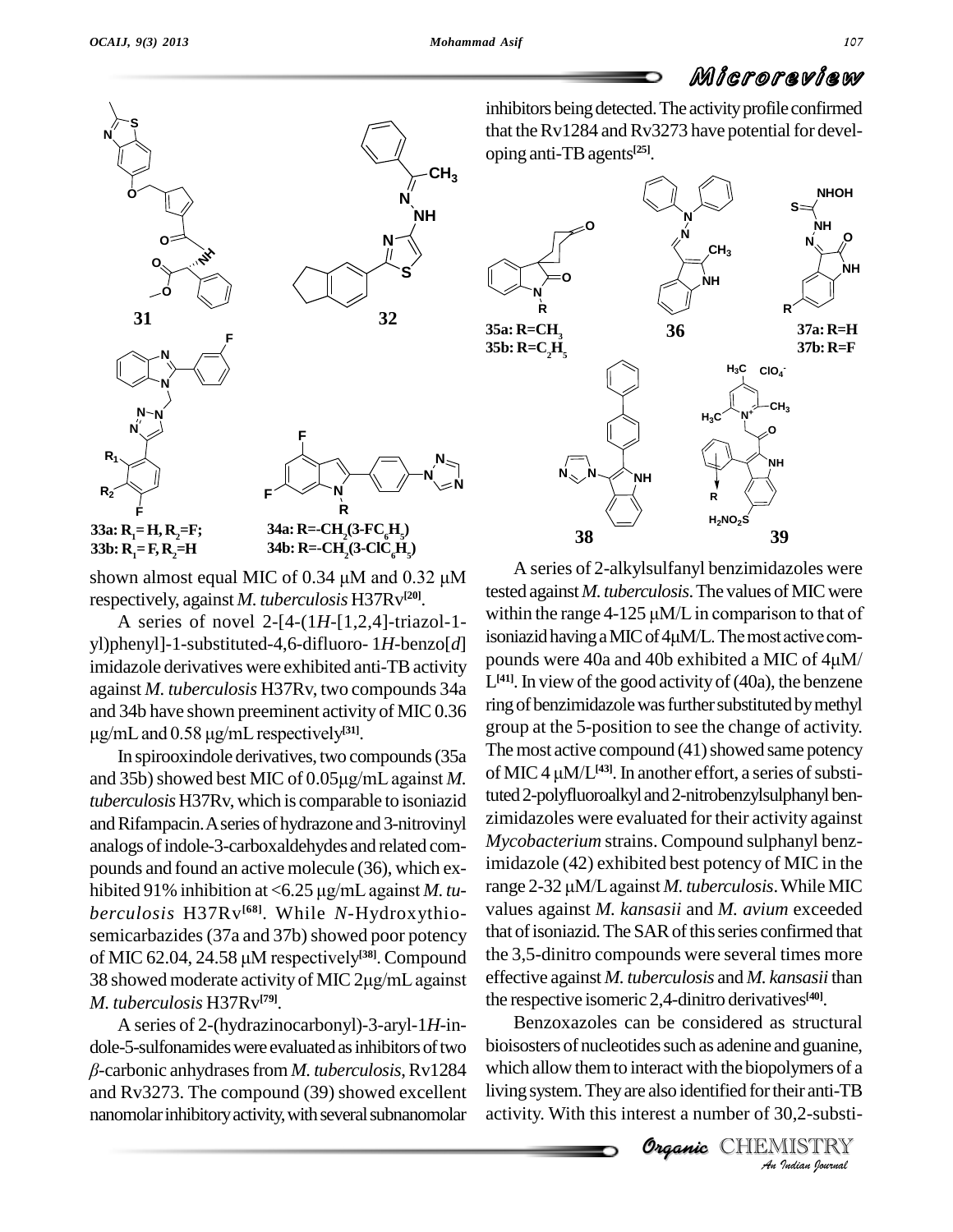tuted5,7-di-tert-butylbenzoxazoles were evaluated for their anti-TB potency. Of these, 5,7-ditert- butyl-2 styrylbenzoxazole (43) showed MIC of  $3.13 \mu$ g/mL against *M. tuberculosis* H37Rv and also found least toxic<sup>[77]</sup>. In the similar way, a series of 2-benzylsulfanyl derivatives of benzoxazole and benzothiazole were evaluated for their in vitro anti-TB activity against *M*. *tuberculosis* and non-tuberculous mycobacteria.The substances bearing two nitro groups (44a-d) or a thioamide group (44e-h) exhibited appreciable anti-TB activity of MIC in the range 2-8  $\mu$ M/L against *M. tuberculosis* and exhibited great activity particularly against non-tuberculous strains<sup>[43]</sup>. In a series of (1,1- dioxido-3-oxo-1,2-benzisothiazol-2(3*H*)-yl)methyl*N*,*N*-disub stituted dithiocarbamates and (1,1-dioxido-3-oxo-1,2 benzisothiazol-2(3*H*)-yl)methyl *O*-alkyldithiocarbonates, three compounds  $(45a-c)$  showed equal  $44$ benzisothiazol-2(3*H*)-yl)methyl *O*-alkyldi-<br>thiocarbonates, three compounds (45a-c) showed equal 44 a:<br>potency of MIC 0.78  $\mu$ g/mL against *M. tuberculosis* H37Rv<sup>[26]</sup> and benzoxathiolone derivatives 46a-c expotency of MIC  $0.78 \mu g/mL$  against *M. tuberculosis* hibited poor activity of MIC 50  $\mu$ g/mL<sup>[44]</sup>.



*Analizates that an increase of the hydrophilic properties* A series of 3-arylsubstituted-2-  $[1H(2H)$ benzotriazol-1(2)-yl]acrylonitriles (47a and 6-(2-furyl)purine (49b) having a MIC of 0.78 $\mu$ g/mL. 47b) were showed 98, 99% inhibition and a MIC of 6.25  $\mu$ g/mL and 12.5  $\mu$ g/mL respectively against *M*. *tuberculosis* **[61]**. Some benzotriazole series compound (36) showed moderate anti-TB activity. Also the 1- Benzotriazole derivatives were more active than 2-isomers. Conversion of the cyano group into carboxamido or carboxylic group also produced loss of activity which is not profitable forthe activity **[61]**.

*Indiana*<br> *Indiana*<br> *Indiana*<br> *I I*s and *I*s and *Indian hournal*<br> *I Indian hournal* Recently, purine analogues are possessing anti-TB activity. In this perception, 9-benzylpurines with a variety of substituents at  $2, 6$  or 8 positions were found as

Organic CHEMISTRY



good anti-TB agents. High activity was exhibited by 9benzylpurines carrying a phenyl ethynyl, transstyryl or aryl substituents at the 6th position and generally chlorine at the 2nd position. The most active compounds aryl substituents at the 6th position and generally chlo-<br>rine at the 2nd position. The most active compounds<br>49a and 49b showed a MIC of 3.13 and 0.78  $\mu$ g/mL respectively, against *M. tuberculosis* H37Rv **[3]**.In continuation a series of 6-arylpurines having a variety of substituents in the 9 position and screened against *M*. *tuberculosis* H37Rv. The most active compound of the<br>series was again found to be same 9-benzyl-2-chloro-<br>6-(2- furyl)purine (49b) having a MIC of 0.78 $\mu$ g/mL. series was again found to be same 9-benzyl-2-chloro- This compound was active against several singly drugresistant strains of *M. tuberculosis*<sup>[3]</sup>. Eleven analogues of 9-sulphonated/sulphenylated 6-mercaptopurines<sup>[63]</sup>,<br>out of them six exhibited MIC in the range of 0.39-<br>0.78 µg/mL. The most potent compound (168) out of them six exhibited MIC in the range of 0.39- 0.78  $\mu$ g/mL. The most potent compound (168)<br>(MIC=0.39  $\mu$ g/mL) exhibited good activity against MDR-TBstrains of *M. tuberculosis*.

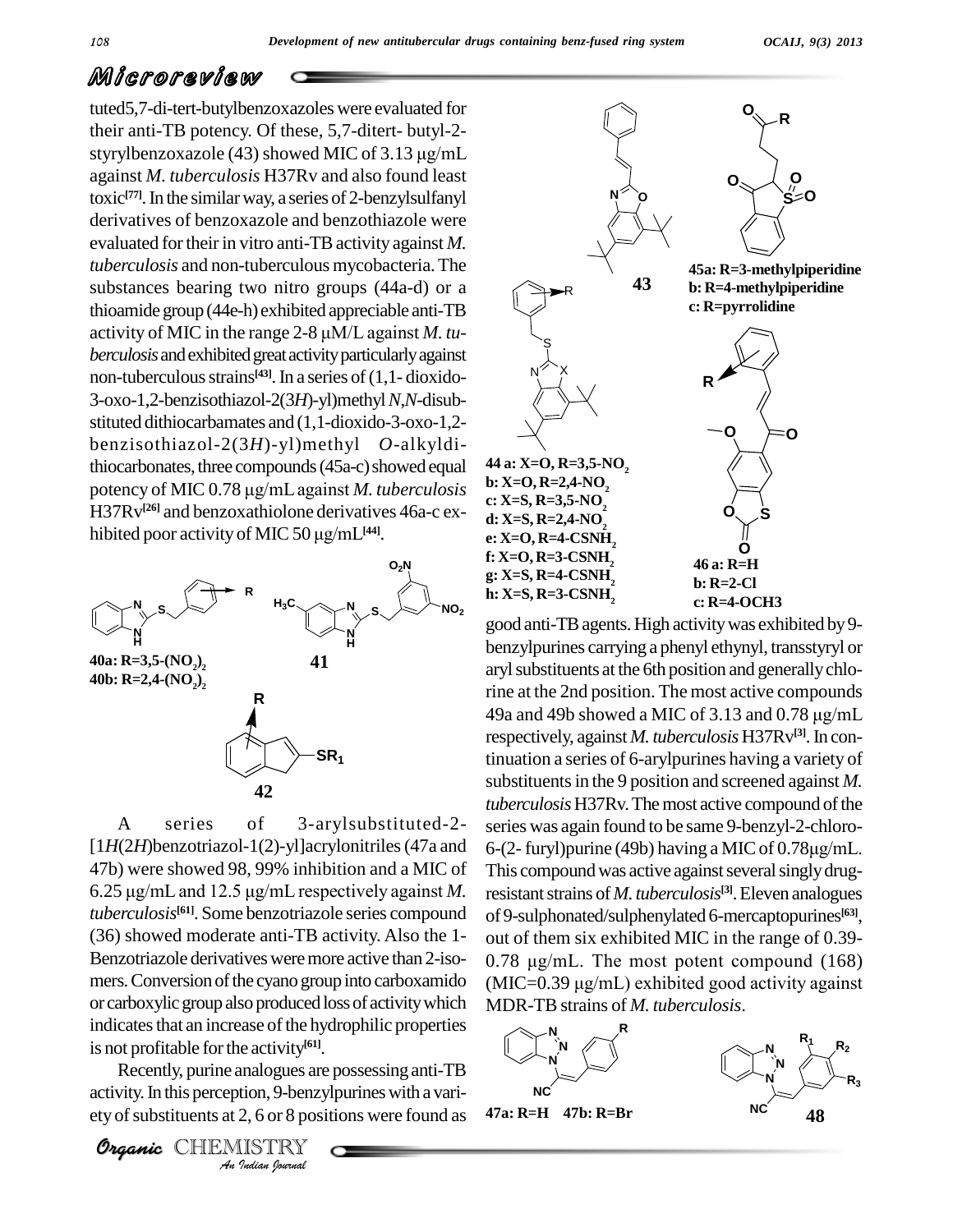

A series of 9-aryl-, 9- arylsulfonyl- and 9-benzyl- 6-(2-furyl)purines were screened fortheir anti-TBactivity against *M. tuberculosis* H37Rv.Among all, 2 chloro-6-(2-furyl)-9-(4-methoxyphenylmethyl)-9*H* tivity against *M. tuberculosis* H37Rv. Among all, 2-<br>chloro-6-(2-furyl)-9-(4-methoxyphenylmethyl)-9*H*-<br>purine (50) exhibited best potency of MIC 0.39  $\mu$ g/ mL<sup>[4]</sup>. In a purine derivatives, 9-(ethylcarboxymethyl)-6-(dodecylthio)-9H-purine (51) showed MIC of 0.78 µg/mL<sup>[56]</sup>. In the analogues of agelasine E (52), one<br>derivative (52a) showed promising anti-TB activity with<br>MIC of 1.56μg/mL against *M. tuberculosis* H37Rv<sup>[4]</sup>.  $derivative (52a) showed promising anti-TB activity with$ MIC of 1.56µg/mL against *M. tuberculosis* H37Rv<sup>[4]</sup>. 6-(2-furyl)-9-(p-methoxybenzyl)purines carryinga va-



riety of substituents in the 2- or 8-position was identify-*WUGT OT SWISW*<br>riety of substituents in the 2- or 8-position was identify-<br>ing a more potent molecule (53, MIC=0.20  $\mu g/mL$ <sup>[13]</sup>. ing a more potent molecule  $(53,$  MIC= $0.20 \mu$ g/mL $)^{[13]}$ . The purine derivatives was found a more potent molecule (54) of above all series, which has shown an IC90<br>of <0.20  $\mu$ g/mL against *M. tuberculosis* H37Rv<sup>(12)</sup>. ecule (54) of above all series, which has shown an IC90 **)2** of <0.20 μg/mL against *M. tuberculosis* H37Rv<sup>[12]</sup>.

In search of new anti-TB purine type analogues, a series of 1-[1-(4-hydroxybutyl)-1,2,3-triazol-(4 and 5) ylmethyl]-1*H* pyrazolo[3,4-d]pyrimidines, all of them<br>were inactive but one compound (55) has shown MIC<br>of 12.5 μg/mL<sup>[54]</sup>. were inactive but one compound (55) has shown MIC of 12.5  $\mu$ g/mL<sup>[54]</sup>.



**59a: n=2 59b: n=3 59c: n=4**

pyrazolo[3,4-d]pyrimidines (56,57) were observed no<br>
significant anti-TB activity at concentrations up to 6.25<br>
µg/mL. A series of *N*, S-bis-alkylated thiopyrazolo[3,4-d]pyrimidines, these compounds showed significant ant In continuation, a series of di/trisubstituted significant anti-TB activity at concentrations up to 6.25 .Aseries of*N*,*S*-bis-alkylated thiopyrazolo[3,4 d]pyrimidines, these compounds showed significant anti-

Organic CHEMIS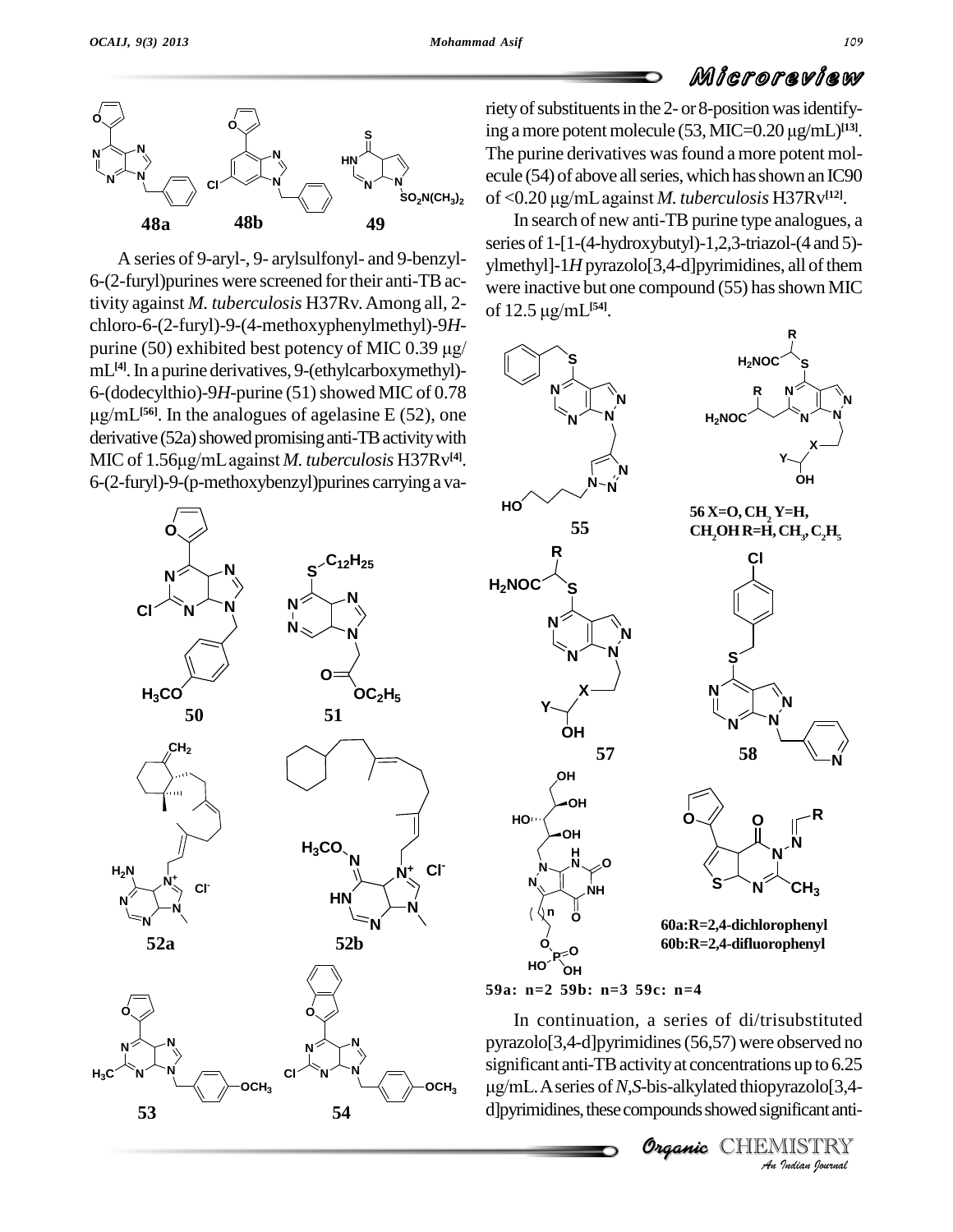TB activity with MICs down to  $=2 \mu g/mL$ . Among all, one compound (58) has shown MIC=0.5-1  $\mu$ g/mL against *M. tuberculosis* H37Rv **[6]**.Ahomologousseries of three pyrazolopyrimidine analogues (59a-c) were evaluated as lumazine synthase inhibitors. All three compounds were potent inhibitors of the lumazine synthases<br>pounds were potent inhibitors of the lumazine synthases<br> $\frac{J.M.J.Nolsøe; 9-Benzyl purines with inhibitory ac$ of *M. tuberculosis* with inhibition constantsin the low nanomolar to subnanomolar range **[80]**. In a series of Thieno[2,3-d]pyrimidin-4-one, two compounds (60a  $\overline{141}$ ) nanomolar to subnanomolar range<sup>[80]</sup>. In a series of (200<br>Thieno[2,3-d]pyrimidin-4-one, two compounds (60a [4] A.K<br>and 60b) have shown moderate potency of 5  $\mu$ M/L B.T. against *M. tuberculosis* and *M. avium*, which isequal to that of rifampicin<sup>[15]</sup>.

#### **DISCUSSION**

Anti-TBdrugs have traditionallybeen identified by their ability to suppress or kill replicating cultures of bacteria in vitro. The weak sterilizing property of available TB drugs is one of the major drawbacks for TB chemotherapy.Thus, althoughachievinga clinical cure, the current TB chemotherapy does not achieve a bacteriological cure since the therapy cannot completely eradicate all bacilli in the lesions. HIV has dramatically increased the risk of developing active TB and HIV co-infection makesTBmore difficult to diagnose and treat due to interactions and side-effects.The increasing emergence ofMDR-TBand the recalcitrant nature of persistent infections pose additional challengesto treatment with conventional anti-TB drugs<sup>[39,59,67,70]</sup>. Although TB can be cured with current drugs treatment is complex and long-lasting.As emphasized, a new TB treatment should offer at least one of the following three improvements over the existing regimens: shorten the total duration of treatment and/or significantly reduce the number of doses needed to be taken, improve the treatment of MDR-TB and provide a more effective treatment of latent TB infection.

#### **REFERENCES**

- **Analytic acid derivatives as antimycobacterial**<br> **Analytic acid derivatives as antimycobacterial**<br> **Analytic CHEMISTRY**<br> **Analytic CHEMISTRY**<br> **Analytic CHEMISTRY** Fluorinated 1,2,4-triazolo[1,5-a]pyrimidine-6-car-<br>hovyliq agid derivatives as antimysobactorial **[1]** H.M.Abdel-Rahman, N.A.El-Koussi, H.Y.Hassan; agents. Arch.Pharm.Chem.Life Sci., **342(2)**, 94- 99 **(2009)**.
- **[2]** G.Aridoss, S.Amirthaganesan, N.A.Kumar; Afac-

Organic CHEMISTRY

ile synthesis, antibacterial, and antitubercular studies of some piperidin-4-one and tetrahydropyridine derivatives. Bioorg.Med.Chem.Lett., **18(24)**, 6542- 6548 **(2008)**.

- **[3]** A.K.Bakkestuen, L.L.Gundersen, G.Langli, F.Liu, 6548 (**2008**).<br>A.K.Bakkestuen, L.L.Gundersen, G.Langli, F.Liu,<br>J.M.J.Nolsøe; 9-Benzylpurines with inhibitory activity against *Mycobacterium tuberculosis*. Bioorg.Med.Chem.Lett., **10(11)**, 1207-1210 **(2000)**.
- **[4]** A.K.Bakkestuen, L.-LGundersen, D.Petersen, B.T.Utenova, A.Vik; Synthesis and antimycobacterial activity of agelasine E and analogs. Org.Biomol.Chem., **3(6)**, 1025-1033 **(2005)**.
- **[5]** A.K.Bakkestuen, L.-L.Gundersen, B.T.Utenova; Synthesis, biological activity, and SAR of antimycobacterial 9-Aryl-, 9-Arylsulfonyl-, and 9- Benzyl-6-(2- furyl)purines. J.Med.Chem., **48(7)**, 2710-2723 **(2005)**.
- **[6]** L.Ballell,R.A.Field, G.A.C.Chung,R.J.Young; New thiopyrazolo[3,4-d]pyrimidine derivatives as anti mycobacterial agents. Bioorg.Med.Chem.Lett., **17(6)**, 1736-1740 **(2007)**.
- **[7]** C.E.Barry 3rd, R.A.Slayden, A.E.Sampson, R.E.Lee; Use of genomics and combinatorial chemistry in the development of new antimycobacterial drugs. Biochem.Pharmacol., **59(3)**, 221-231 **(2000)**.
- **[8]** I.Bastian, R.Colebunders; Treatment and prevention of multidrug-resistant tuberculosis. Drugs, **58(4)**, 633-661 **(1999)**.
- **[9]** A.B.Bate, J.H.Kalin, E.M.Fooksman; Synthesis and antitubercular activity of quaternized promazine and promethazine derivatives. Bioorg.Med. Chem.Lett., **17(5)**, 1346-1348 **(2007)**.
- [10] W.R.Bishai, R.E.Chaisson; Short-course chemoprophylaxis for tuberculosis. Clin.Chest.Med., **18(1)**, 115-122 **(1997)**.
- **[11]** E.Bogatcheva, C.Hanrahan, B.Nikonenko; Identification of new diamine scaffolds with activity against *Mycobacterium tuberculosis.* J.Med. Chem., **49(11)**, 3045-3048 **(2006)**.
- **[12]** M.Braendvang, V.Bakkenc, L.-L.Gundersen; Synthesis, structure, and antimycobacterial activity of 6-[1(3H)-isobenzofuranylidenemethyl] purines and analogs. Bioorg.Med.Chem., **17(18)**, 6512-6516 **(2009)**.
- **[13]** M.Braendvang, L.-L.Gundersen; Synthesis, biologi cal activity, and SAR of antimycobacterial 2- and 8-substituted 6-(2-furyl)-9-(p-methoxybenzyl) purines. Bioorg.Med.Chem., **15(22)**, 7144-7165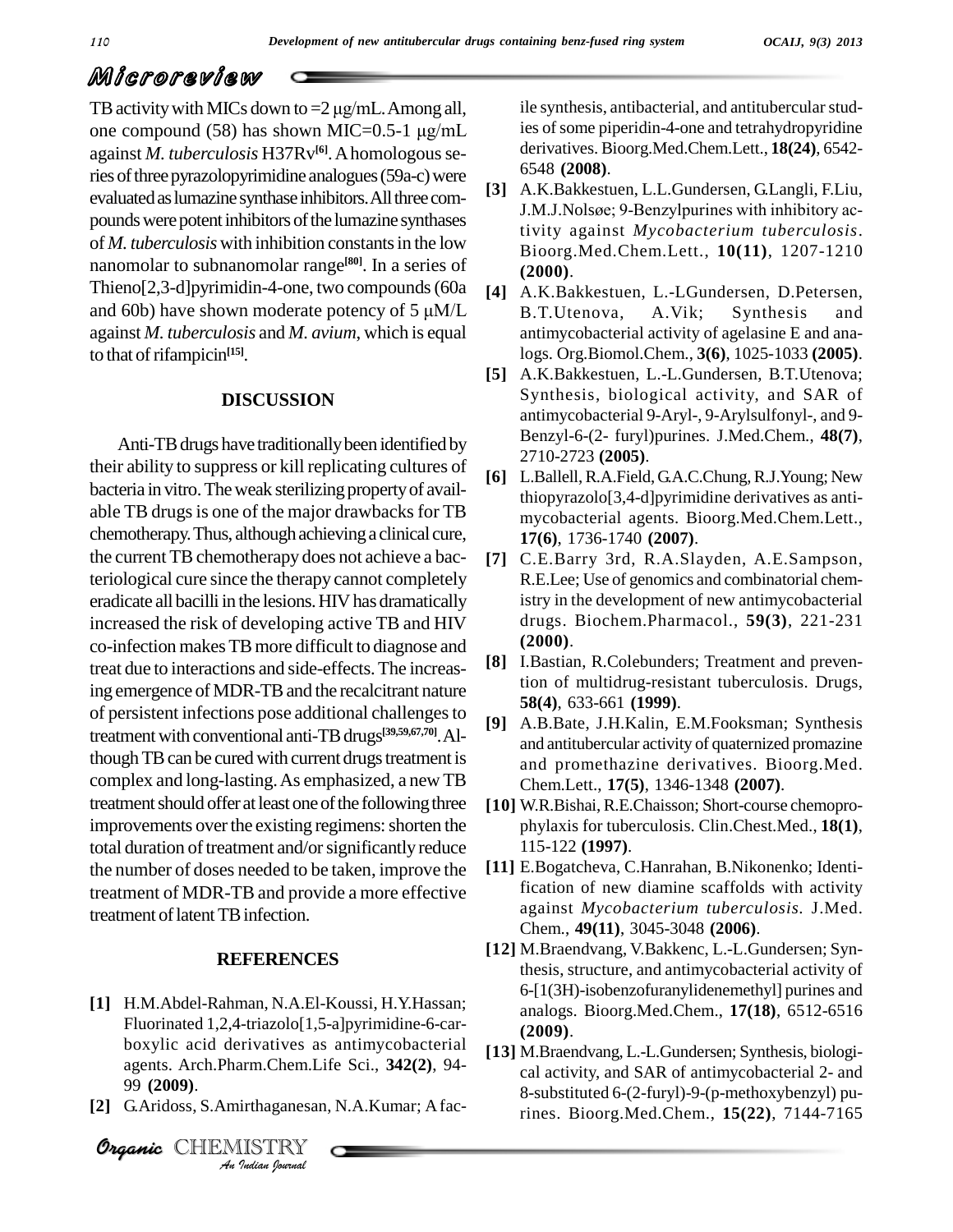**(2007)**.

- **[14]** S.A.Carvalho, E.F.da Silva, M.V.N.de Souza, M.C.S.Lourenco, F.R.Vicente; Synthesis and antimycobacterial evaluation of new trans-cinnamic acid hydrazide derivatives.Bioorg.Med.Chem.Lett., **18(2)**, 538-541 **(2008)**.
- **[15]** R.V.Chambhare, B.G.Khadse, A.S.Bobde, R.H.Bahekar; Synthesis and preliminary evaluation of some N-[5-(2-furanyl)-2-methyl-4-oxo-4Hthieno[2,3-d]pyrimidin-3-yl]-carboxamide and 3 substituted-5-(2-furanyl)-2-methyl-3H-thieno[2,3 d]pyrimidin-4-ones as antimicrobial agents. Eur.J.Med.Chem., **38(1)**, 89-100 **(2003)**.
- **[16]** B.R.Copp, H.C.Christiansen, B.S.Lindsay, S.G.Franzblau; Identification of heteroarylenamines as a new class of antituberculosis lead molecules. Bioorg.Med.Chem.Lett., **15(18)**, 4097-4099 **(2005)**.
- **[17]** J.Das, C.V.L.Rao, T.V.R.S.Sastry; Effects of po sitional and geometrical isomerism on the biologi cal activity of some novel oxazolidinones. Bioorg.Med.Chem.Lett., **15(2)**, 337-343 **(2005)**.
- **[18]** A.De Logu, L.H.Palchykovska, V.H.Kostina; Novel *N*-aryl- and *N*-heteryl phenazine-1 carboxamides as potential agents for the treatment of infections sustained by drug-resistant and multidrug-resistant *Mycobacterium tuberculosis.* Int.J.Antimicrob.Agents, **33(3)**, 223-229 **(2009)**.
- **[19]** R.G.Ducati, A.Ruffino-Netto, L.A.Basso, D.S.Santos; The resumption of consumption-A re view on tuberculosis. Mem.Inst.Oswaldo Cruz., **101(7)**, 697-714 **(2006)**.
- [20] C.Gill, G.Jadhav, M.Shaikh; Clubbed [1,2,3] triazoles by fluorine benzimidazole: A novel approach to H37Rv inhibitors as a potential treatment for tu berculosis. Bioorg.Med.Chem.Lett., **18(23)**, 6244- 6247 **(2008)**.
- **[21]** M.A.Gray; Tuberculosis Drugs. Orthopaedic Nursing, **16(4)**, 64-69 **(1997)**.
- **[22]** J.Guillon,R.C.Reynolds,J.-M.Leger; Synthesis and preliminary *In Vitro* evaluation of antimycobacterial activity of new pyrrolo[*1,2-a*] quinoxalinecarboxylic scid hydrazide derivatives.J.Enz.Inhib.Med.Chem., **19(6)**, 489-495 **(2004)**.
- **[23]** L.L.Gundersen,J.Nissen-Meyer, B.Spilsberg; Synthesis and antimycobacterial activity of 6-aryl purines: The requirement for the N-9 substituent in active antimycobacterial purines. J.Med.Chem., **45(6)**, 1383-1386 **(2002)**.
- [24] S.Guo, Y.Song, Q.Huang; Identification, synthesis,

and pharmacological evaluation of tetrahydroindazole based ligands as novel antitu berculosis agents. J.Med.Chem., **53(2)**, 649-659 **(2010)**.

- **[25]** O.Guzel, A.Maresca, A.Scozzafava, A.Salman, A.T.Balaban, C.T.Supuran; Discovery of low nanomolar and subnanomolar inhibitors of the my cobacterial β-carbonic anhydrases Rv1284 and Rv3273. J.Med.Chem., **52(13)**, 4063-4067 **(2009)**.
- **[26]** O.Guzel, A.Salman; Synthesis, antimycobacterial and antitumor activities of new (1,1-dioxido-3-oxo- 1,2-benzisothiazol-2(3*H*)-yl)methyl *N,N*-disubstituted dithiocarbamate/O-alkyldithiocarbonate derivatives. Bioorg.Med.Chem., **14(23)**, 7804-7815 **(2006)**.
- **[27]** X.He,A.Alian, P.R.O.de Montellano; Inhibition of the mycobacterium tuberculosis enoyl acyl carrier protein reductase Inh A by arylamides. Bioorg.Med.Chem., **15(21)**, 6649-6658 **(2007)**.
- **[28]** P.C.Hopewell; Overview of clinical tuberculosis. In: Tuberculosis: pathogenesis, protection, and control. Barry Bloom (Ed); ASM Press, Washington, D.C., 25-46 **(1994)**.
- **[29]** Q.Huang, J.Mao, B.Wan; Searching for new cures for tuberculosis: Design, synthesis, and biological of 2-methylbenzothiazoles. J.Med.Chem., **52(21)**, 6757-6767 **(2009)**.
- **[30]** Hurdle JG, Lee RB, Budha NR *et al.* A microbiological assessment of novel nitrofuranylamides as anti-tuberculosis agents. *J. Antimicrob. Chemother.* 62(5), 1037-1045 (2008).
- **[31]** G.R.Jadhav, M.U.Shaikh, R.P.Kale, M.R.Shiradkar, C.H.Gill; SAR study of clubbed [1,2,4]-triazolyl with fluorobenzimidazoles as antimicrobial and antituber culosis agents. Eur.J.Med.Chem., **44(7)**, 2930-2935 **(2009)**.
- **[32]** Y.L.Janin;Antituberculosis drugs: Ten years of re search. Bioorg.Med.Chem., **15**, 2479-2513 **(2007)**.
- **[33]** L.Jean, J.L.Santos, P.R.Yamasaki; Synthesis and in vitro anti mycobacterium tuberculosis activity of a series of phthalimide derivatives. Bioorg.Med.Chem., **17(11)**, 3795-3799 **(2009)**.
- **Organic***An*PLoS Med., **3(12)**, 2376-2391 **(2006)**. **[34]** R.Joshi, A.L.Reingold, D.Menzies, M.Pai; Tuber culosis among health-care workers in low- and middle-income countries: A systematic review.
- *Indi*-tubercu-<br>ycobacterial<br>ased 1,2,4-<br>Lett., **17(19),**<br>ALSTRY **[35]** A.Kamal, S.K.Ahmed, K.S.Reddy; Anti-tubercular agents. Part IV: Synthesis and antimycobacterial evaluation of nitroheterocyclic-based 1,2,4 benzothiadiazines.Bioorg.Med.Chem.Lett., **17(19)**,

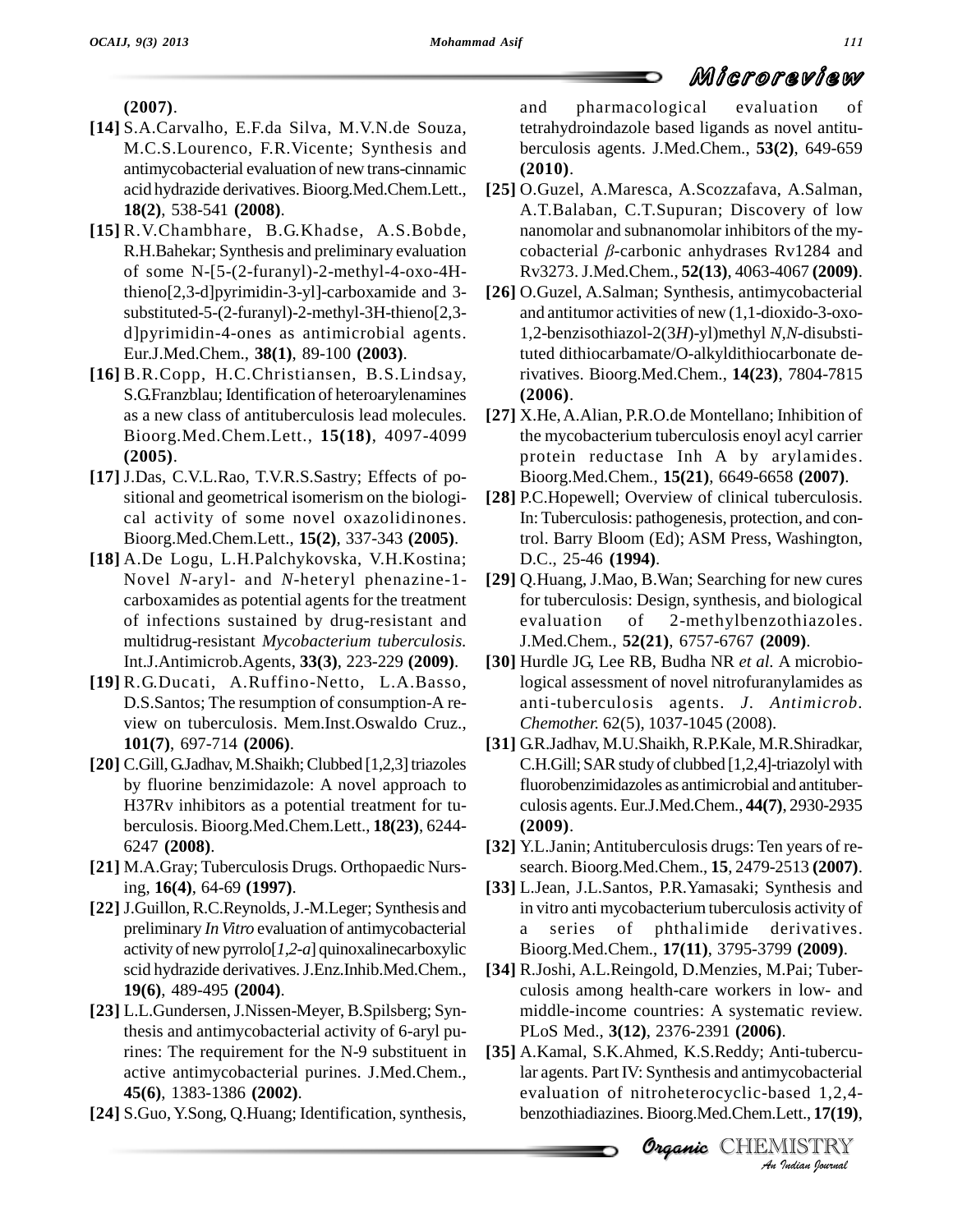5419-5422 **(2007)**.

- **[36]** A.Kamal, A.H.Babu, A.V.Ramana, R.Sinha, J.S.Yadav, S.K.Arora; Antitubercular agents. Part 1: Synthesis of phthalimido- and naphthalimidolinked phenazines as new prototype antitubercular agents. Bioorg.Med.Chem.Lett., **15(7)**, 1923-1926 **(2005)**.
- **[37]** A.Kamal, K.S.Reddy, S.K.Ahmed; Anti-tubercular agents. Part 3. Benzothiadiazine as a novel scaffold for anti-Mycobacterium activity. Bioorg.Med.Chem., **14(3)**, 650-658 **(2006)**.
- **[38]** S.V.Karthikeyan, B.D.Bala, V.P.A.Raja, S.Perumal, P.Yogeeswari, D.Sriram; Ahighly atom economic, chemo-, regio- and stereoselective synthesis and evaluation of spiro-pyrrolothiazoles as antitubercular agents. Bioorg.Med.Chem.Lett., **20(1)**, 350-353 **(2010)**.
- **[39]** S.V.Karthikeyan, S.Perumal, K.A.Shetty, P.Yogeeswari, D.Sriram;Amicrowave-assisted facile regioselective fischer indole synthesis and antitubercular evaluation of novel 2-aryl-3,4-dihydro- 2H-thieno[3,2-b]indoles. Bioorg.Med.Chem.Lett., **19(11)**, 3006-3009 **(2009)**.
- **[40]** Z.Kazimierczuk, M.Andrzejewska, J.Kaustova, **19(11**), 3006-3009 (**2009**).<br>Z.Kazimierczuk, M.Andrzejewska, J.Kaustova,<br>V.Klimešova; Synthesis and antimycobacterial activity of 2-substituted halogenobenzimidazoles. Eur.J.Med.Chem., **40(2)**, 203-208 **(2005)**. tivity of 2-substituted halogenobenzimidazoles.<br>Eur.J.Med.Chem., **40(2)**, 203-208 (**2005**).<br>[41] V.Klimešová, J.Kočí, M.Pour, J.Stachel, K.Waisser,
- Eur.J.Med.Chem., 40(2), 203-208 (2005).<br>V.Klimešová, J.Kočí, M.Pour, J.Stachel, K.Waisser, co<br>J.Kaustová; Synthesis and preliminary evaluation 3 of benzimidazole derivatives as antimicrobial agents. Eur.J.Med.Chem., **37(5)**, 409-418 **(2002)**.
- [42] V.Klimešová, J.Kočí, K.Waisser, J.Kaustova; New benzimidazole derivatives as antimycobacterial agents. II Farmaco, **57(4)**, 259-265 **(2002)**.
- **[43]** J.Koci, V.Klimesova, K.Waisser, J.Kaustova, H.- M.Dahse, U.Mollmann; Heterocyclic benzazole derivatives with antimycobacterial *In Vitro* activity. Bioorg.Med.Chem.Lett., **12(22)**, 3275-3278 **(2002)**.
- **[44]** M.T.Konieczny, W.Konieczny, M.Sabisz; Synthe sis of Isomeric, oxathiolone fused chalcones, and comparison of their activity toward various micro organisms and human cancer cells line. Chem.Pharm.Bull., **55(5)**, 817-820 **(2007)**.
- P.Yogeeswari, D.Sriram; An atom economic syn-*I*Sriram; An a<br>*Bioorg.Med.*<br>*J).<br>S.Perumal,<br>IISTRY<br><i>Indian Iournal* **[45]** R.R.Kumar, S.Perumal, S.C.Manju, P.Bhatt, thesis and antitubercular evaluation of novel spirocyclohexanones. Bioorg.Med.Chem.Lett., **19(13)**, 3461-3465 **(2009)**.
- **[46]** R.R.Kumar, S.Perumal, P.Senthilkumar,

P.Yogeeswari, D.Sriram; A facile synthesis and antimycobacterial evaluation of novelspiro-pyrido pyrrolizines and pyrrolidines. Eur.J.Med.Chem., **44(9)**, 3821-3829 **(2009)**.

- **[47]** R.R.Kumar, S.Perumal, P.Senthilkumar, P. Yogeeswari, D. Sriram; An atom efficient, solventfree, green synthesis and antimycobacterial evalu ation of 2- amino-6-methyl-4-aryl-8-[(E) arylmethylidene]-5,6,7,8-tetrahydro-4Hpyrano[3,2 c]pyridine-3-carbonitriles.Bioorg.Med.Chem.Lett., **17(23)**, 6459-6462 **(2007)**.
- **[48]** R.R.Kumar, S.Perumal, P.Senthilkumar, P.Yogeeswari, D.Sriram; Discovery of antimycobacterial spiro-piperidin-4-ones: An atom economic, stereoselective synthesis, and biological intervention. J.Med.Chem. **51(18)**, 5731-5735 **(2008)**.
- **[49]** Y.-M.Lin,Y.Zhou, M.T.Flavin, L.-M.Zhou, W.Nie, F.-C.Chen; Chalcones and flavonoids as anti-tuber culosis agents. Bioorg.Med.Chem., **10(8)**, 2795- 2802 **(2002)**.
- **[50]** R.Loddenkemper, D.Sagebiel, A.Brendel; Strate gies against multidrug-resistant tuberculosis. Eur.Respir.J., **20(36)**, 66s-77s **(2002)**.
- **[51]** P.B.Madrid, W.E.Polgar, L.Toll, M.J.Tangaa; Synthesis and antitubercular activity of phenothiazines with reduced binding to dopamine and serotonin re ceptors. Bioorg.Med.Chem.Lett., **17(11)**, 3014- 3017 **(2007)**.
- **[52]** V.Makarov, G.Manina, K.Mikusova; Benzothiazinones kill mycobacterium tuberculosis by blocking arabinan synthesis. Science, **324(5928)**, 801-804 **(2009)**.
- **[53]** N.M.Matlola, H.C.Steel, R.Anderson; Antimycobacterial action of B4128, a novel tetramethylpiperidyl-substituted phenazine. J.Antimicrob.Chemother., **47(2)**, 199-202 **(2001)**.
- **[54]** O.Moukha-Chafiq, M.L.Taha, H.B.Lazrek; Synthe sis and biological evaluation Of some 4-substituted 1-[1-(4-hydroxybutyl)-1,2,3-triazol-(4&5) ylmethyl]-1h-pyrazolo-[3,4-d]pyrimidines. Nucleo sides, Nucleotides & Nucleic acids **20(10&11)**, 1811-1821 **(2001)**.
- **[55]** L.R.Odell, M.T.Nilsson,J.Gising; Functionalized 3 amino-imidazo[1,2-a]pyridines: A novel class of drug-like Mycobacterium tuberculosis glutamine synthetase inhibitors. Bioorg.Med.Chem.Lett.*,* **19(16)**, 4790-4793 **(2009)**.
- **[56]** A.K.Pathak, V.Pathak, L.E.Seitz, W.J.Suling, R.C.Reynolds; Antimycobacterial agents. 1. Thio

CHEMISTRY COMMENT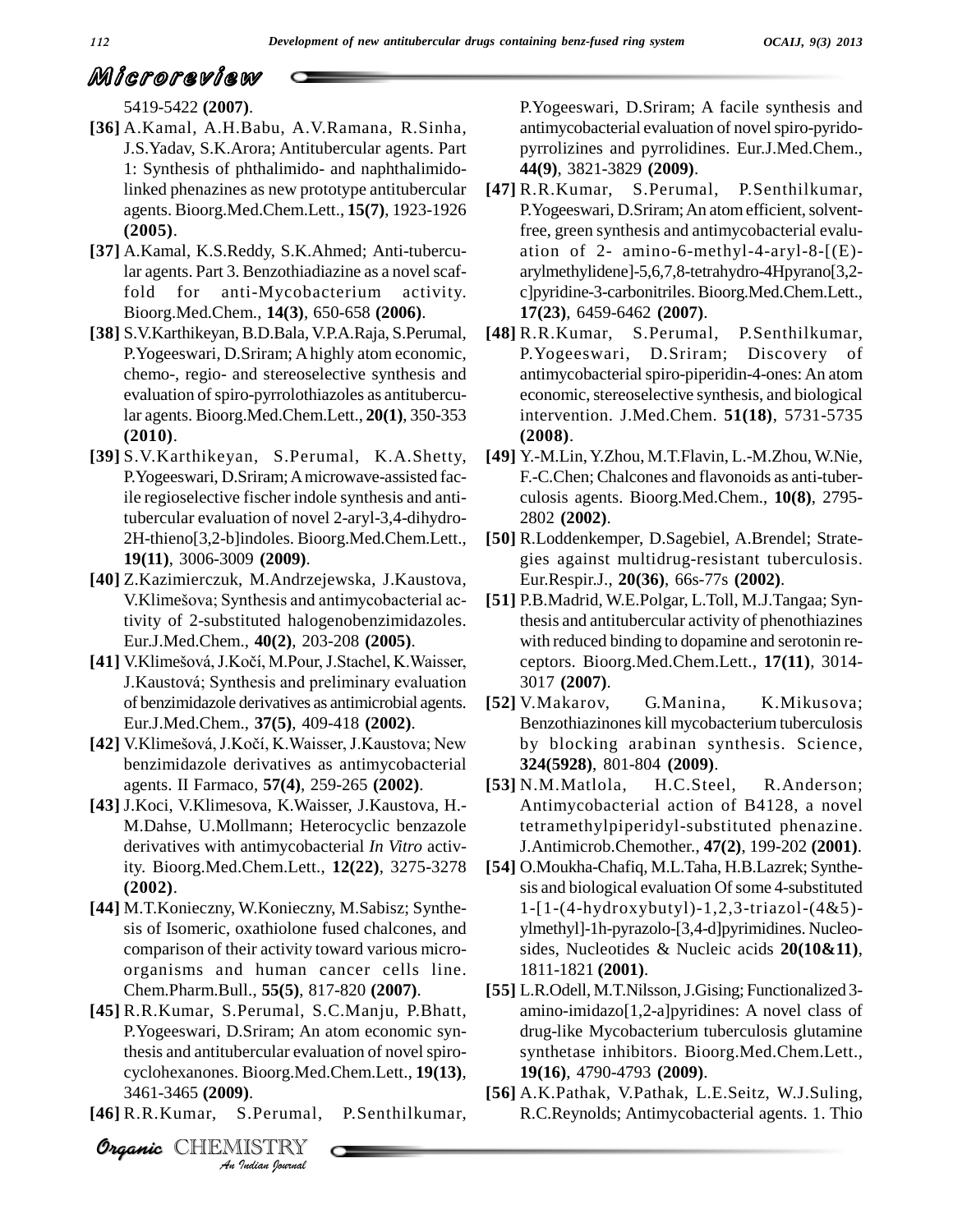analogues of purine.J.Med.Chem., **47(1)**, 273-276 **(2004)**.

- **[57]** G.D.Perri, S.Bonora; Which agents should we use for the treatment of multidrugresistant Mycobacterium tuberculosis?. J.Antimicrob.Chemother., **54(3)**, 593-602 **(2004)**.
- **[58]** M.Pieroni, A.Lilienkampf, B.Wan, Y.Wang, S.G.Franzblau,A.P.Kozikowski; Synthesis, biologi cal evaluation, and structure-activity relationships for 5-[(E)-2-Arylethenyl]-3-isoxazolecarboxylic acid alkyl ester derivatives as valuable antituber cular chemotypes. J.Med.Chem., **52(20)**, 6287- 6296 **(2009)**.
- **[59]** A.Rattan, A.Kalia, N.Ahmad; Multidrug-resistant Mycobacterium tuberculosis: molecular perspectives. Emerg.Infect.Dis., **4(2)**, 195-203 **(1998)**.
- [60] V.M.Reddy, J.F.O'Sullivan, P.R.Gangadharam; Antimycobaterial activites of riminophenazines. J.Antimicrob.Chemother. **43(5)**, 615-623 **(1999)**.
- **[61]** P.Sanna, A.Carta, L.Gherardini, M.E.R*.*Nikookar; Synthesis and antimycobacterial activity of 3 aryl, 3 cyclohexyl and 3-heteroaryl- substituted -2- [1*H*(2*H*)-benzotriazol-1(2)-yl) prop-2-enenitriles, prop-2-enamides and propenoic acids II. *II* Farmaco, **57(1)**, 79-87 **(2002)**.
- **[62]** P.Sanna, A.Carta, M.E.R.Nikookar; Synthesis and antitubercular activity of 3-aryl substituted -2- $[(1H(2H)$  benzotriazol-1(2)-yl] acrylonitrile. Eur.J.Med.Chem., **35(5)**, 535-543 **(2000)**.
- **[63]** A.Scozzafava, A.Mastrolorenzo, C.T.Supuran; Antimycobacterial activity of 9- sulphonylated/ sulphenylated -6-mercaptopurine derivatives. Bioorg.Med.Chem.Lett., **11(13)**, 1675-1678 **(2001)**.
- **[64]** A.Scozzafava, A.Mastrolorenzo, C.T.Supuran; Antimycobacterial activity of 3,4-dichlorophenyl ureas, N,N-diphenyl-ureas and related derivatives. J.Enz.Inhib., **16(3)**, 425-432 **(2001)**.
- **[65]** R.S.F.Silva, M.C.F.R.Pinto, M.O.F.Goulart; A macrolactone from benzo[a]phenazine with potent activity against Mycobacterium tuberculosis. Eur.J.Med.Chem., **44(5)**, 2334-2337 **(2009)**.
- [66] P.G.Smith, A.R.Moss; Epidemiology of tuberculosis. In: tuberculosis: pathogenesis, protection, and control. Barry Bloom (Ed); ASM Press, Washington, D.C., 47-59 **(1994)**.
- [67] D.E.Snider Jr., M.Raviglione, A.Kochi; Global burden of tuberculosis. In: Tuberculosis: pathogenesis, protection, and control. Barry Bloom (Ed); ASM Press, Washington, D.C., 3-11 **(1994)**.
- **[68]** V.N.Sonar, P.A.Crooks; Synthesis and antituber cular activity of a series of hydrazone and nitrovinyl analogs derived from heterocyclic aldehydes. J.Enz.Inhib.Med.Chem., **24(1)**, 117-124 **(2009)**.
- **[69]** D.Sriram, P.Yogeeswari, G.Senchani, D.Banerjee; Newer tetracycline derivatives: Synthesis, anti-HIV, antimycobacterial activities and inhibition of HIV-1 integrase. Bioorg.Med.Chem.Lett., **17(8)**, 2372- 2375 **(2007)**.
- **[70]** N.Sunduru, M.Sharma, P.M.S.Chauhan; Recent advancesin the design and synthesis of heterocycles as anti-tubercular agents. Future Medicinal Chemistry, **2(9)**, 1469-1500 **(2010)**.
- **[71]** R.P.Tangallapally, R.B.Lee,A.J.Lenaerts, R.E.Lee; Synthesis of new and potent analogues of anti-tuberculosis agent 5-nitro-furan-2-carboxylic acid 4- (4-benzylpiperazin-1-yl)-benzylamide with improvedbioavailability. Bioorg.Med.Chem.Lett., **16(10)**, 2584-2589 **(2006)**.
- **[72]** R.P.Tangallapally, R.Yendapally, A.J.Daniels, R.B.Lee, R.E.Lee; Nitrofurans as novel anti-tuber culosis agents: Identification, development and evaluation. Curr.Top.Med.Chem., **7(5)**, 509-526 **(2007)**.
- **[73]** R.P.Tangallapally, R.Yendapally, R.E.Lee, A.J.M.Lenaerts, R.E.Lee; Synthesis and evaluation of cyclic secondary amine substituted phenyl and benzyl nitrofuranyl amides as novel antituber culosis agents. J.Med.Chem., **48(26)**, 8261-8269 **(2005)**.
- **[74]** R.P.Tripathi, S.S.Verma, J.Pandey; Search of antitubercular activities in tetrahydroacridines: Synthesis and biological evaluation. Bioorg.Med.Chem.Lett., **16(19)**, 5144-5147 **(2006)**.
- **[75]** G.Turan-Zitouni, A.Ozdemir, Z.A.Kaplancikli, K.Benkli, P.Chevallet, G.Akalin; Synthesis and antituberculosis activity of new thiazolylhydrazone derivatives. Eur.J.Med.Chem., **43(5)**, 981-985 **(2008)**.
- **[76]** V.S.Velezheva, P.J.Brennan, V.Y.Marshakov; Novel pyridazino[4,3-*b*]indoles with dual inhibitory activity against. *Mycobacterium tuberculosis* and monoamine oxidase. J.Med.Chem., **47(13)**. 3455- 3461 **(2004)**.
- **Organic***An*sis and antimicrobial evaluation of new 2-substi-<sup>2</sup>-substi-<br>20xazoles.<br>55 (**2006**).<br>rategy, case<br>mates of TB<br><u>MISTRY</u> **[77]** J.Vinsova, K.Cermakova, A.Tomeckova; Synthe tuted 5,7-di-tert-butylbenzoxazoles. Bioorg.Med.Chem., **14(17)**, 5850-5865 **(2006)**.
- **[78]** WHO report 2008: The Stop TB Strategy, case reports, treatment outcomes and estimates of TB